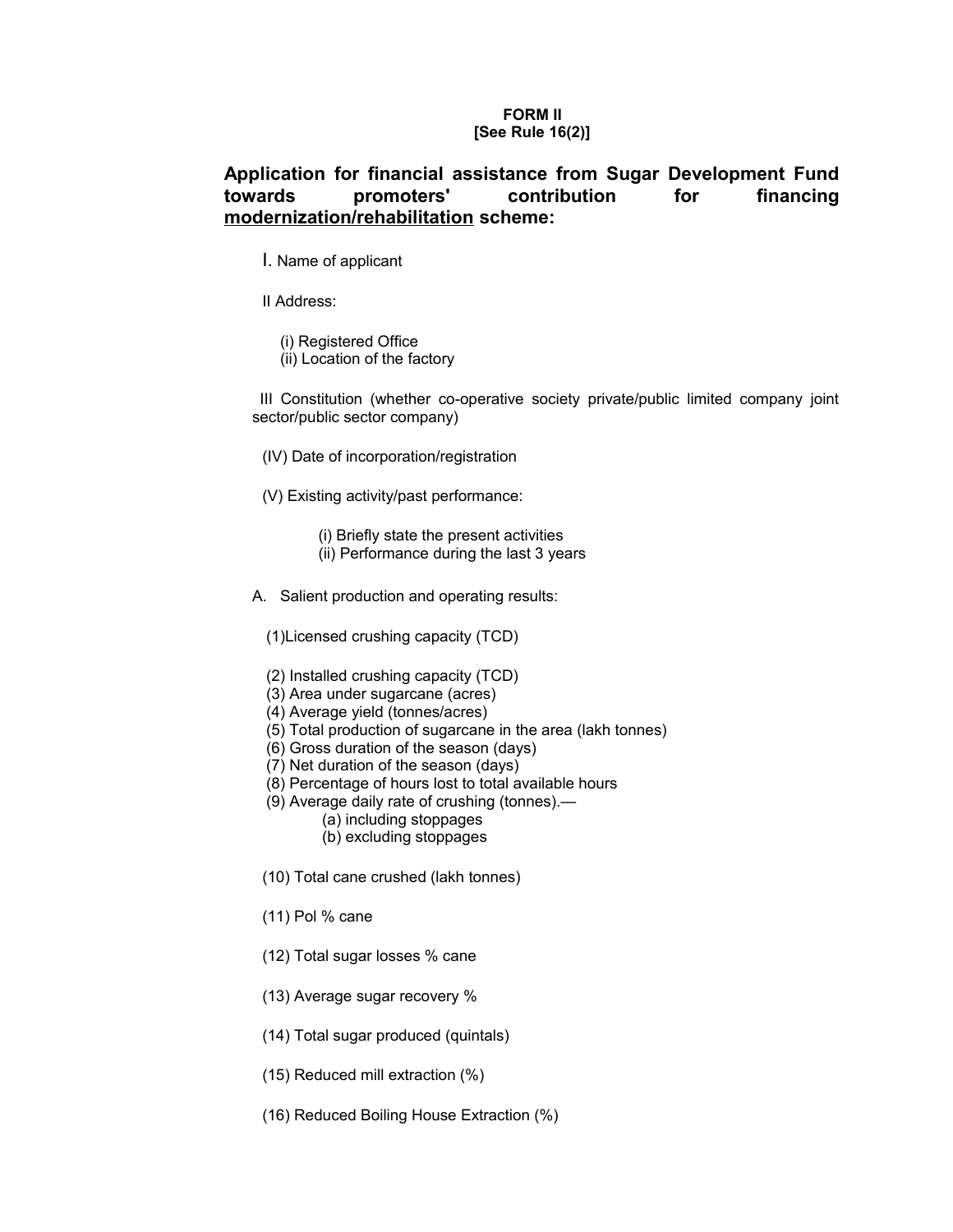(17) Reduced Overall Extraction (%)

(18) Extra fuel consumption % cane

Note: (i) In case of the performance has not been upto the accepted norms and if there has been wide fluctuation in the performance please state the reasons in brief

(ii) Please furnish installed capacity production and efficiency figures in respect of other activities if any such as distillery paper unit etc.

B. Working results: Year ended

20 20 20

(1) Net sales

(2) Gross profit/loss

(3) Interest on.—

(a) Term loans (b) Working capital

(c) Total

(4) Depreciation

(5) Operating profit/(Loss)

(6) Tax

(7) Net profit/(loss)

(8) Cash accruals

(9) Applicable statutory cane price fixed by the

Government of India (Rs. per qtl.)

(10) Actual cane price paid (Rs. per quintal)

Year ended

20 20 20

C. Financial Position

(1) (a) Gross fixed assets including work in progress

(b) Less Depreciation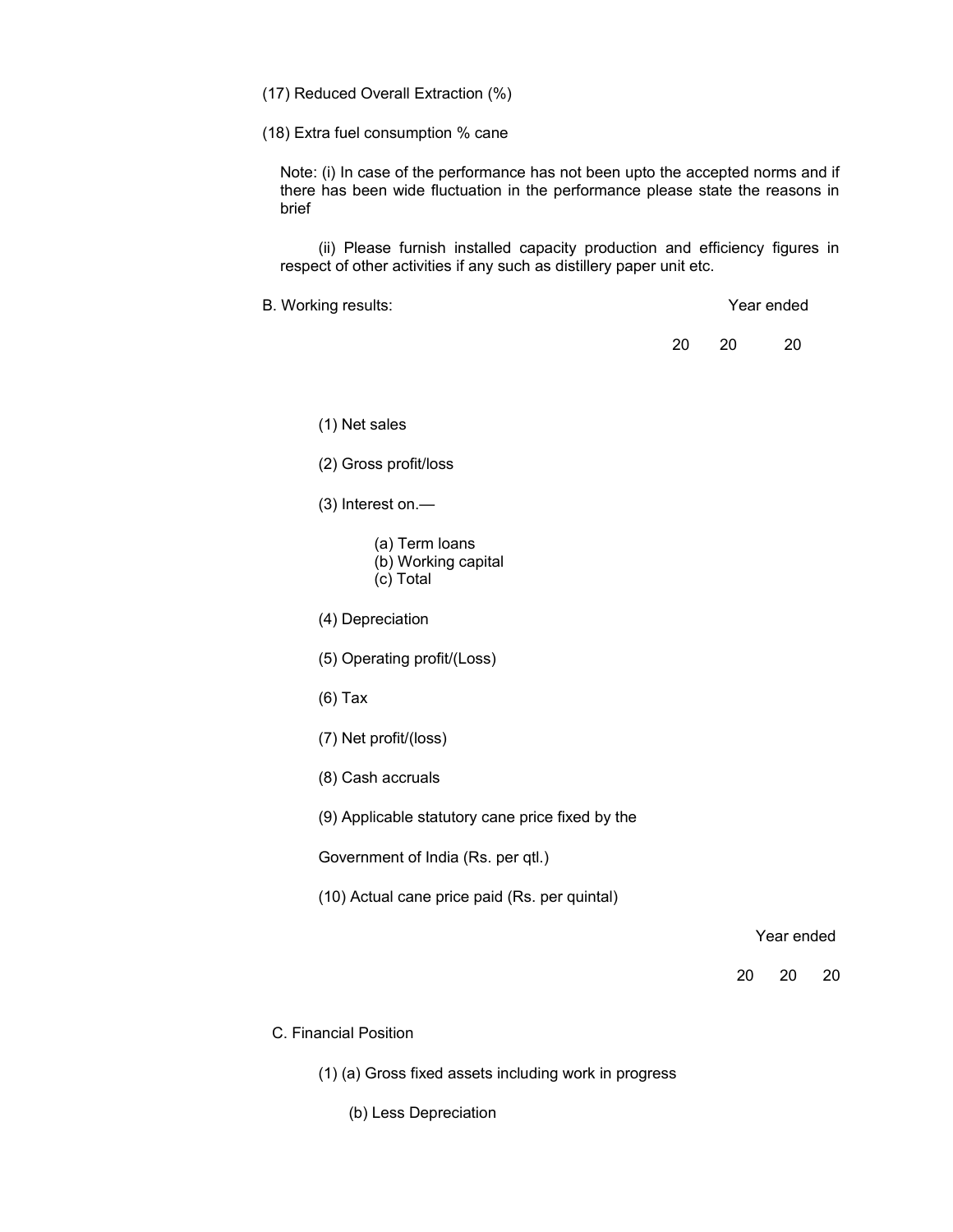- (2) Net fixed assets
- (3) Investments
- (4) Current Assets
- (5) Current Liabilities
- (6) Net working capital [(4) minus (5)]
- (7) Net tangible assets [(2)+(3)+(6)]
- (8) Long term liabilities
- (9) Shareholders' worth [(7) minus (8)]
- (10) Share capital including share suspense and

## **Non-refundable Deposits**

- (11) Reserves and surplus
- (12) Deficit in Profit and Loss Account and Intangible assets
- (13) Net worth [(10)+(11) minus (12)]
- VI. Management:
	- (a) Board of Directors
	- (b) Executive set-up
- VII. Brief description of the proposed project and how the project is expected to improve the operations/viability of the concern (enclose a copy of the project report)
- VIII. Whether the project has been approved by the All India Financial Institutions/Technology Information Forecasting and Assessment Council (TIFAC) for assistance under the Soft Loan Scheme:
	- (a) If so enclose a certified true copy of the "Letter of Intent" issued by the Lead institution
	- (b) List out any conditions(s) of material nature stipulated by the Lead Institutions including rate of interest repayment period and security

IX. Cost of the project (as approved by the All India Financial Institutions)/Technology Information Forecasting and Assessment Council (TIFAC).Please furnish break-up and certified true copy of the approval

X. Means of Financing Debt-Equity Ratio and Security Margin (as approved by the All India Financial Institution)Technology Information Forecasting and Assessment Counsel (TIFAC)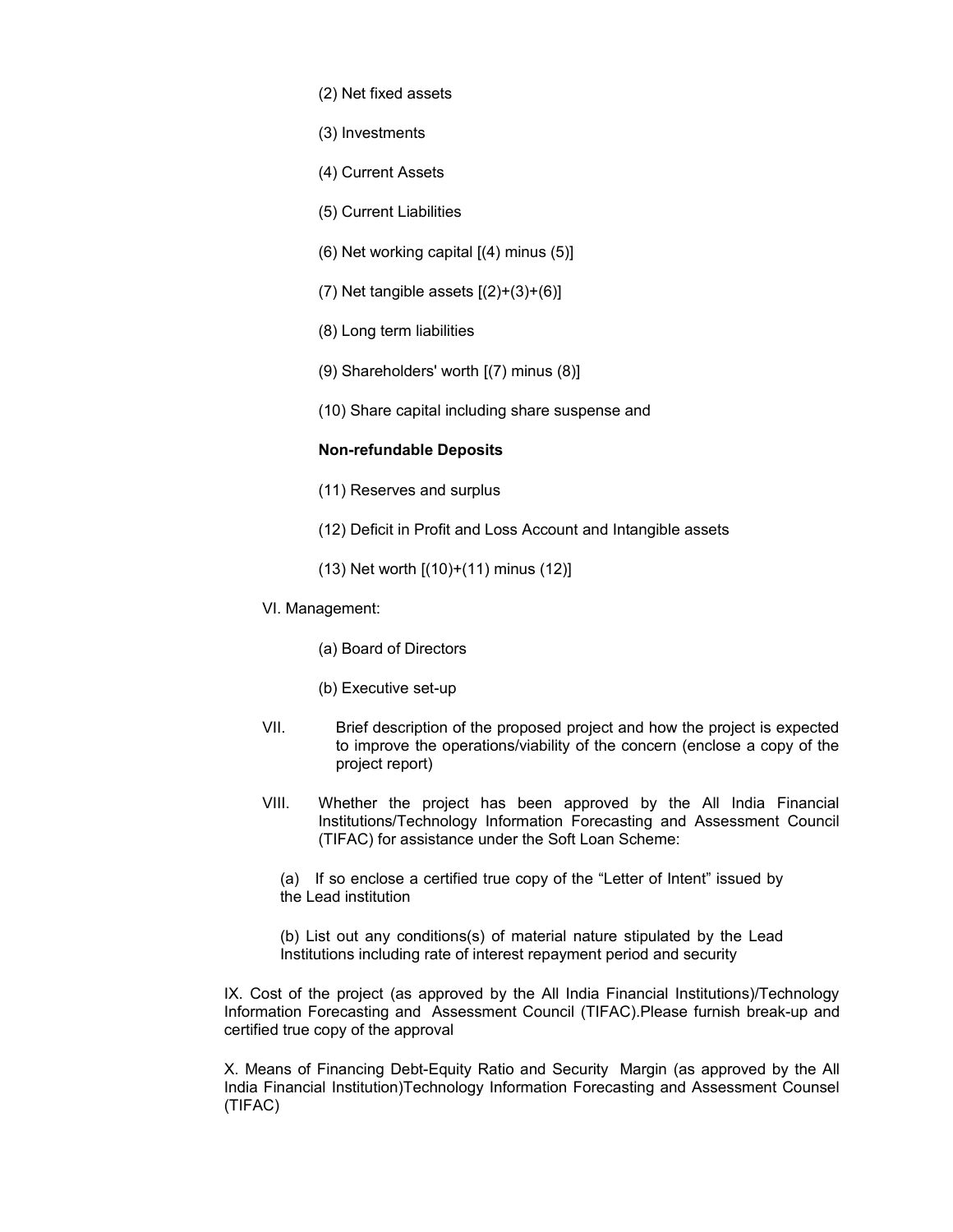XI. Percentage and amount of Promoters' contribution stipulated by the All India Financial Institutions/Technology Information Forecasting and Assessment Council (TIFAC).

XII. Amount of assistance required from Sugar Development Fund towards promoters' contribution along with justification therefor having regard to the financial position/resourcefulness of the applicant concern/its promoters:

XIII. Schedule of implementation of the project

XIV. Please furnish a summary of the projected profitability/cash flow statements for 10 years after completion of the scheme (in the proforma at Annexure-I and II) alongwith critical assumptions.

| Signature   |  |
|-------------|--|
| Name        |  |
| Designation |  |

Place:

Name and address of the sugar undertaking......... Date: (Occupier)...........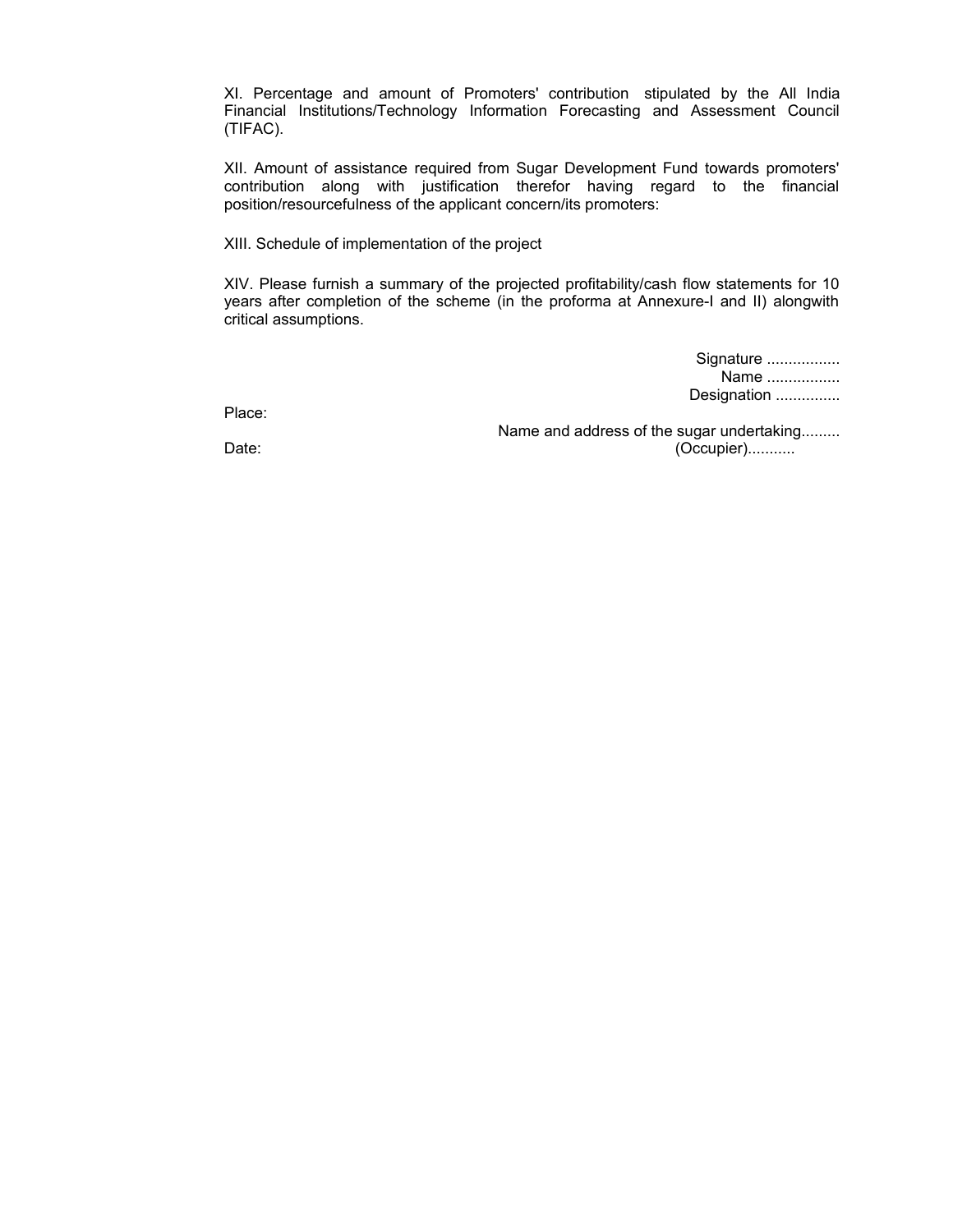## FORM II ANNEXURE-I

Name of the concern/society ............

Summary of projected profitability and cash flow (This statement should be prepared for a period of 10 years) (Amount in Rupees in lakhs)

Year 20 20 20

No. of working days.

% output to installed capacity production (quantity)

- 1. Net sales (exclusive of excise duty)
- 2. Gross operating profit before depreciation interest

(on term loans and deferred payments) management

remuneration Sole Selling Agency Commission and Tax

3. Depreciation

- 4. Interest (on term loans/deferred payments)
- 5. Management remuneration
- 6. Selling Agency Commission
- 7. Operating Profit before tax [2 minus (3+4+5+6)]

8. Non-operating income

9. Profit before tax (7+8)

10. Tax

- 11. Net profit after tax (9 minus 10)
- 12. Development rebate reserve/Investment Allowance Reserve
- 13. Net distributable profit (11 minus 12)
- 14. Gross cash flow (3+12+13)
- 15. Preferable dividend.—
	- (a) Amount
	- (b) Rate
- 16. Equity divident.—
	- (a) Amount
	- (b) Rate
- 17. Retained profit [13 minus (15+16)
- 18. Net Cash flow (14 minus (15+16)]

Cover of Debt Service

19. Funds available to pay interest (11+4)

- 20. Interest coverage (19+4)
- 21. Cash available for debt service (14+4)

22. Total debt deferred service (instalments of term loans deferred payments and interest on term loans and deferred payments falling due in the year)

- 23. Debt Service Coverage (21+22)
- Profitability Ratios
- 24. Percentage of operating profit before tax to net sales

25. Return on capital employed

26. Percentage of profit after tax to equity capital Investment output ratio

- 27. Capital employed to sales ratio investment output ratio
- 28. Gross value added to net sales (%).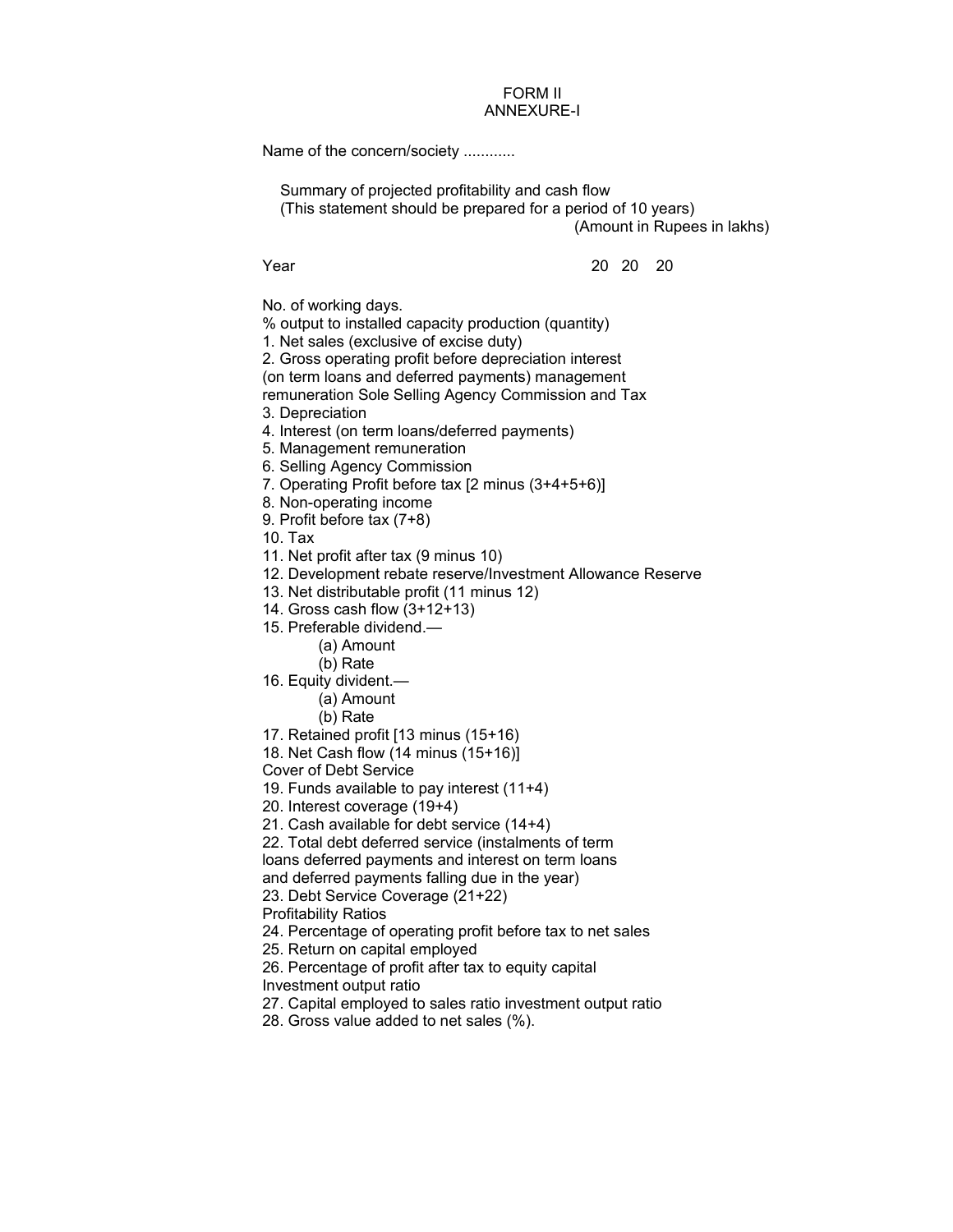## **Note: Items 27 and 28 shall be computed in the same manner as done for the purpose of securing loan under the Soft Loan Scheme of the financial institutions.**

Signed by:................... Name: .......................... Designation: ...............

Place:

Name and address of the

Date:

sugar undertaking

(Occupier) ............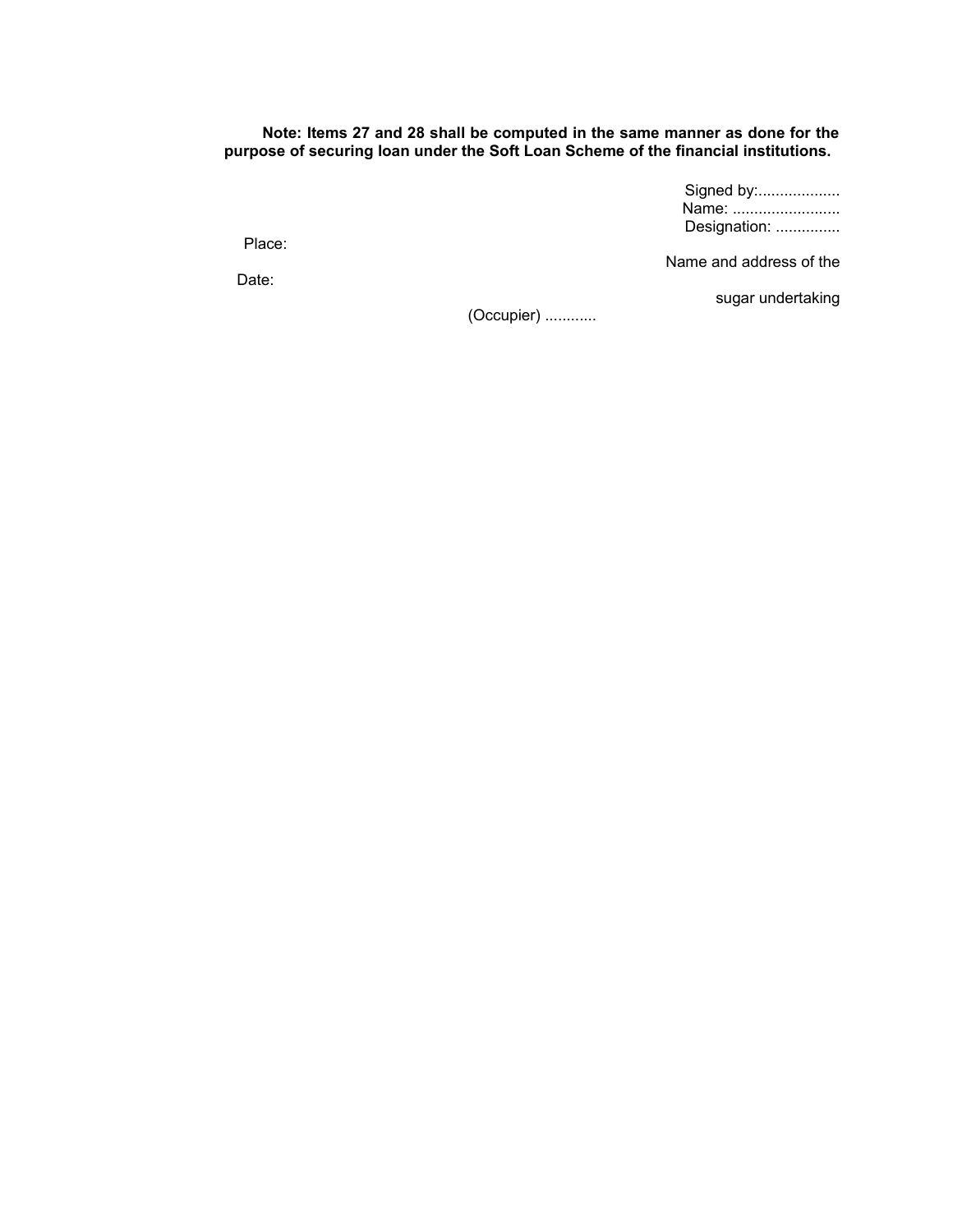## FORM II

## ANNEXURE-II

## **Cash flow statement**

(This statement should be prepared for a period of 10 operating years)

(in thousands of rupees)

Construction Operating

period Years

(Half yearly)

20 20 20 20

## SOURCES OF FUNDS

1. Share issue

2. Profit before taxation with interest added back

3. Depreciation provision for the year

4. Development rebate reserve/Investment Allowance Reserve

5. Increase in secured medium and long term borrowings for the projects

6. Other medium/long term loans

7. Increase in unsecured loans and deposits

8. Increase in bank borrowings for working capitals

9. Increase in liabilities for deferred payment (including interest) to machinery suppliers

10. Sale of fixed assets

11. Sale of investment

12. Other income (indicate details) Total (A) ..............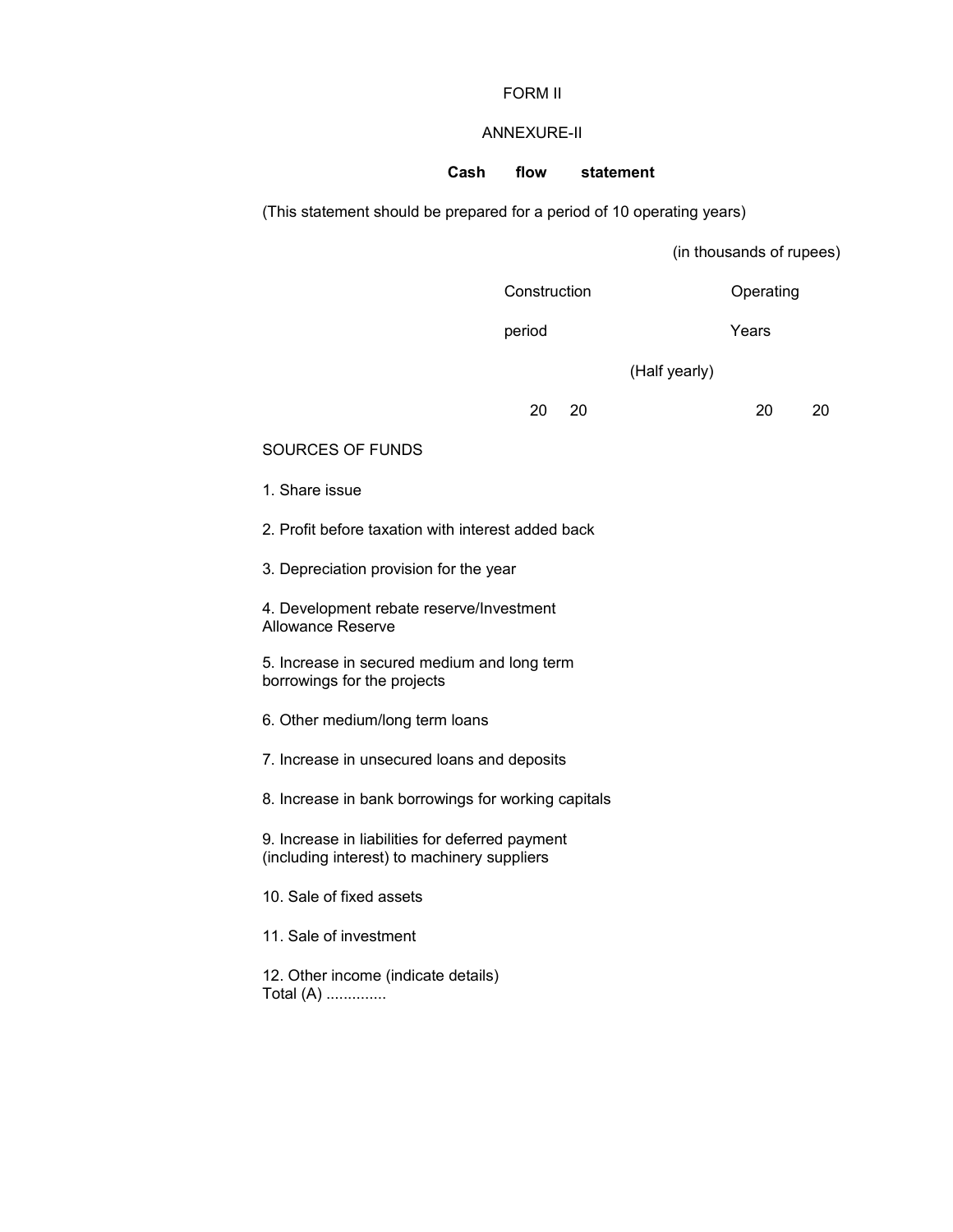In thousands rupees Construction Operating period Year (Half yearly) 20 20 20 20 DISPOSITION OF FUNDS 1. Capital expenditure for the project 2. Other normal capital expenditure 3. Increase in working capital 4. Decrease in secured medium and long term borrowings. The contract of the contract of the All India Institutions of All India Institutions - SFCS— - BANKS 5. Decrease in unsecured loans and deposits 6. Decrease in Bank borrowings for working capital 7. Decrease in liabilities for deferred payments (including interest) to machinery suppliers 8. Increase in investment in other companies 9. Interest on term loans 10. Interest on bank borrowings for working capital 11. Taxation 12. Dividends-Equity Preference 13. Other Expenditure (indicate details) TOTAL (B) 14. Opening Balance of Cash in hand and at bank 15. Net surplus/deficit (A-B) 16. Closing balance of Cash in hand and at bank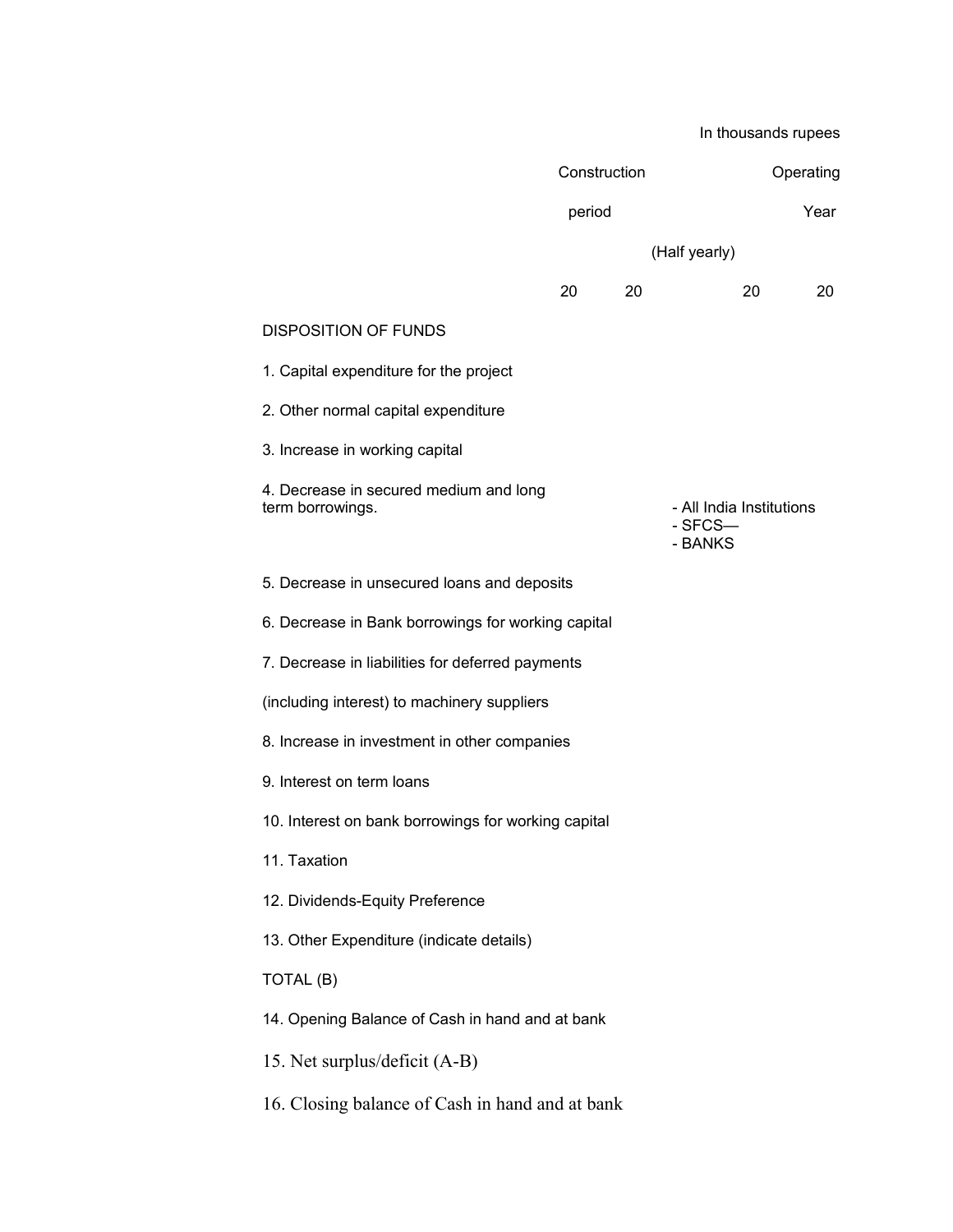Note: 1. Detailed working of the figures shown should be provided.

 2. Borrowing (as well as repayments) for the project and for other purposes should be shown separately.

> **Signature** Name Designation

Place:

Name and address of the sugar

undertaking (Occupier)

Date: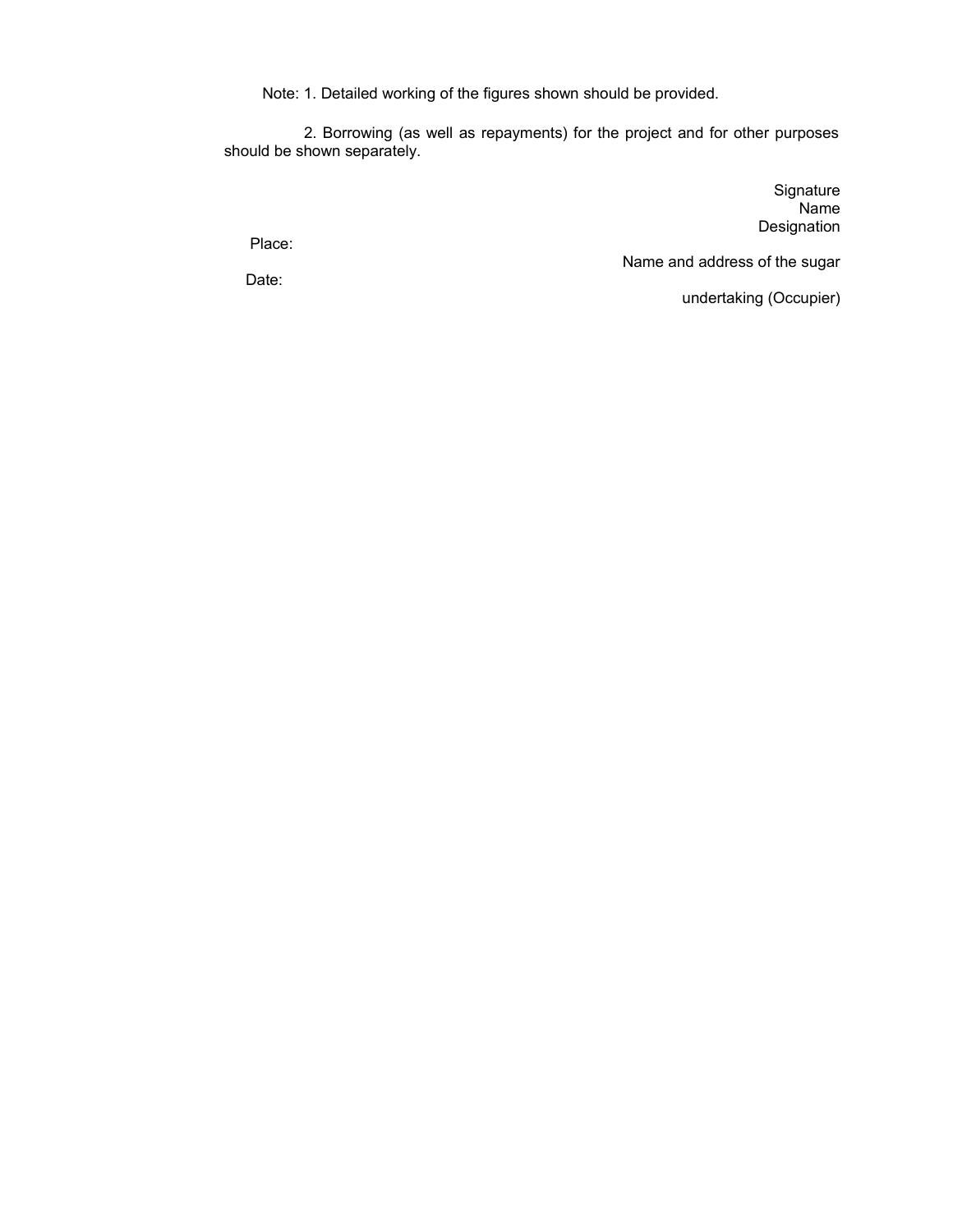## FORM. III [See Rule 17(4)]

# Application for financial assistance for Cane Development

(To be submitted through the State Government)

(Amount in Rupees)

- 1. Name and address of sugar undertaking
- 2. Year of installation
- 3. Cane crushing capacity ( Tonnes per day )
- 4. Quantity of cane crushed during the preceding three sugar years

5. Purpose for which loan is applied for (enclose a detailed report on the project/scheme proposed to be implemented)

6. Expected benefits on completion of the scheme

7. Details of assistance available from agencies other than the Central Government for similar purpose

8. Reasons if any for not availing of such assistance

9. Whether the proposed project/scheme is covered in full or in part by any scheme of the State Government or any other agency for development of sugarcane in the applicant sugar undertaking's area

10. Amount of loan applied for

11. Proposed mode of repayment of loan

**Signature** 

Place:

Date

Name and Designation

 Name and address of the sugar undertaking.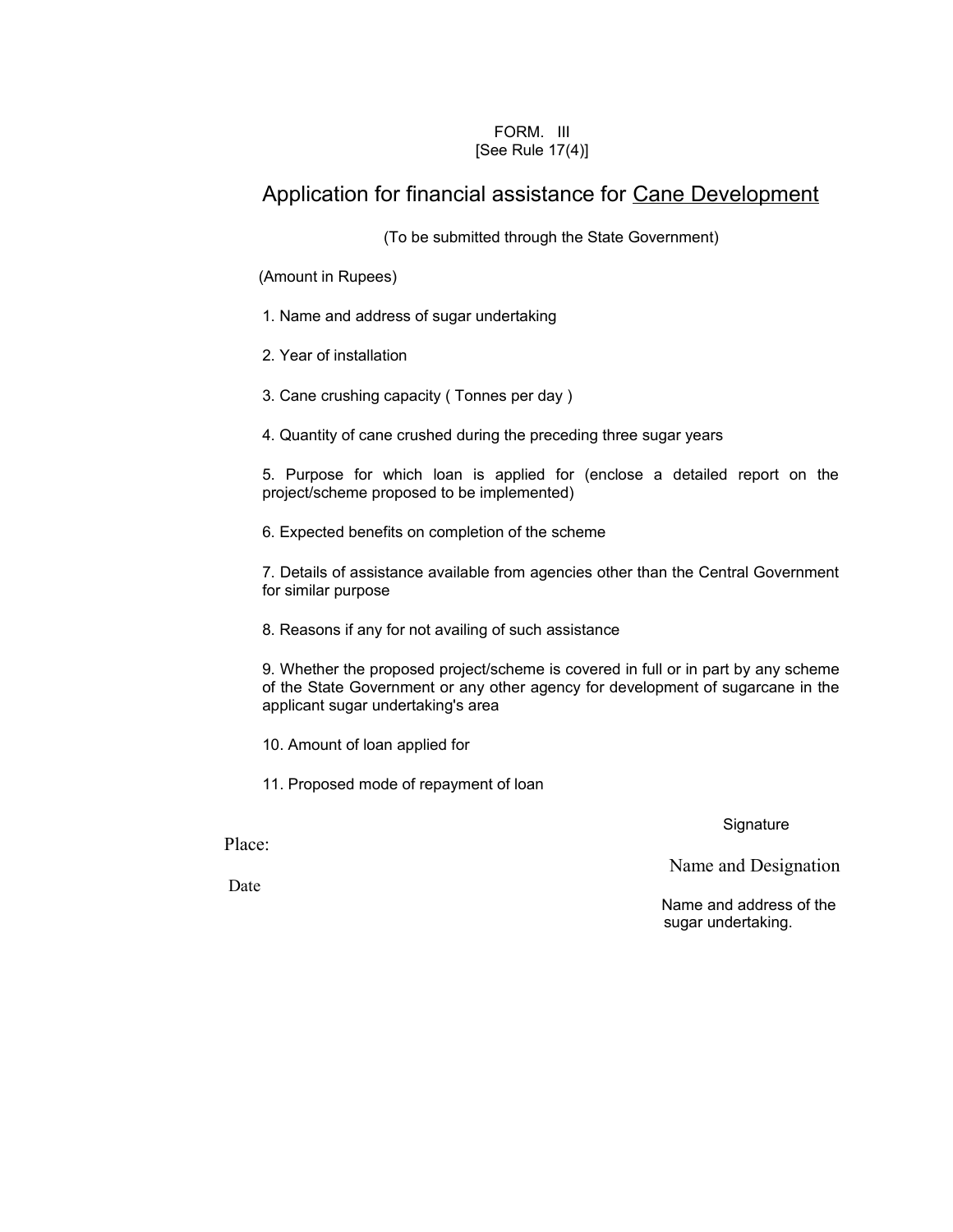## FORM VII

Application for Financial Assistance from the Sugar Development Fund for implementing projects for production of **anhydrous alcohol or ethanol from alcohol [or from molasses**

- I. Name of applicant:
- II. Address:
	- (i) Registered Office
	- (ii) Location of the factory
- III. Constitution (Whether Co-operative Society Private/Public Limited Company/Joint Sector/ Public Sector Company):
- IV. Date of Incorporation/Registration:
- V. Existing Activity/Past performance:
	- (i) Briefly state the present activities;
	- (ii) Performance during the last 3 years
	- A. Salient production and operating results Year ended (for three consecutive years preceding the 200 200 200 year in which the application is made)
		- (1) Licensed crushing capacity (tonnes crushed per day)
		- (2) Installed crushing capacity (tonnes crushed per day)
		- (3) Licensed capacity of the alcohol manufacturing plant (`000 litres)
		- (4) Installed capacity of the alcohol manufacturing plant (`000 litres)
		- (5) Installed capacity of ethanol manufacturing plant (`000 litres)
		- (6) Capacity utilisation (% of installed capacity)
			- (a) Sugar
			- (b) Alcohol
			- (c) Ethanol
		- (7) Production
			- (a) Sugar (`000 tonnes)
			- (b) Alcohol (`000 litres)
			- (c) Ethanol (`000 litres)
			- 1 [(d) Molasses]

B. Working results: Year ended (for three consecutive years preceding the year in which the application is made) 200 200 200

- I. (1) Sales net of Excise Duty
	- (i) Sugar
	- (ii) Alcohol
	- (iii) Any other product Total of (1)
	- (2) Less:
		- Direct Production Expenses
	- (3) Gross Profit (1-2)
	- (4) Less:
- (a) Manufacturing Expenses
	- (b) Administrative Expenses
	- (c) Selling and Distribution Expenses
		- Total of (4)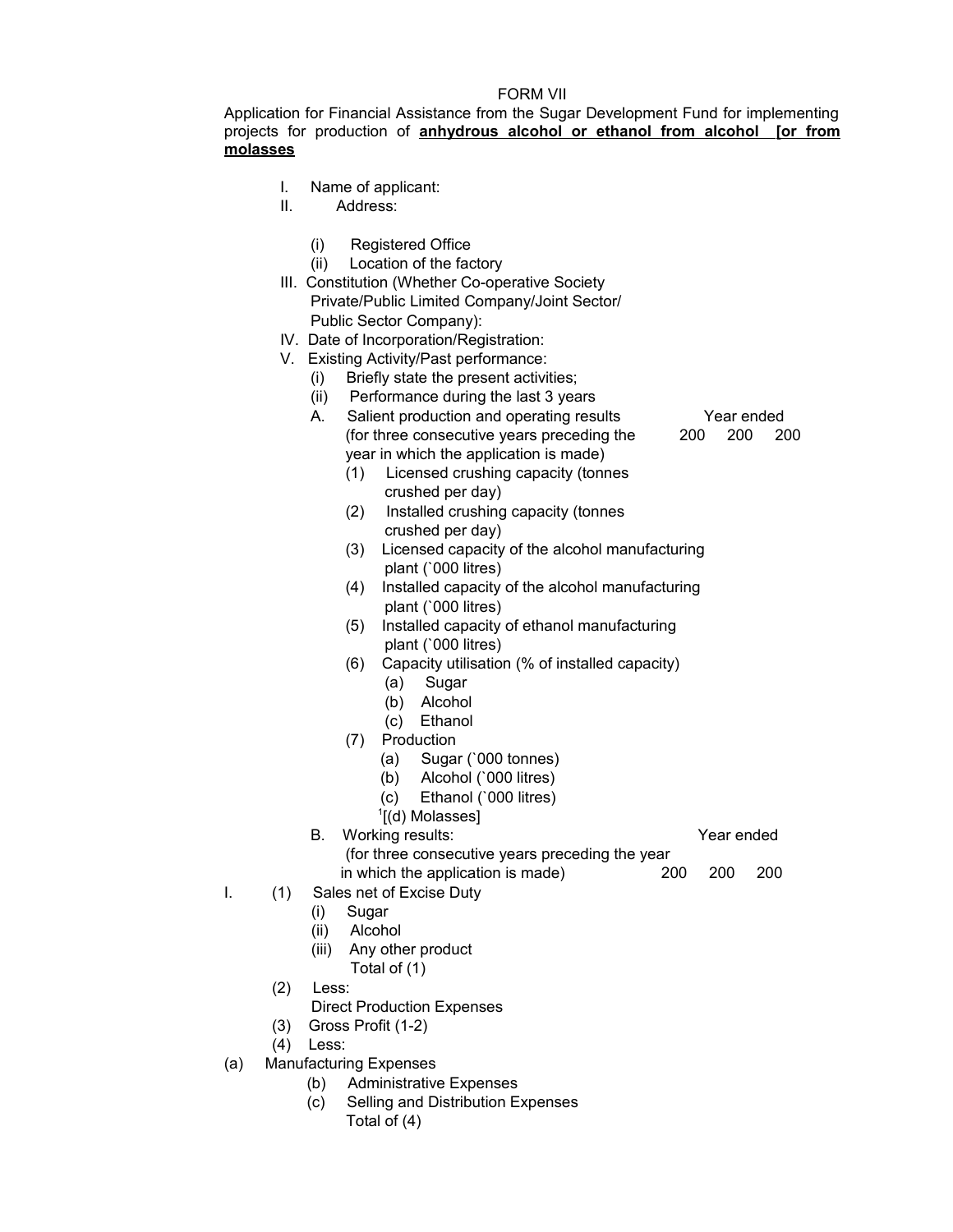- (5) Operating Profit before depreciation and interest (3-4)
- (6) Add: Other income
- (7) Net profit before depreciation and interest (5+6)
- (8) Less:
	- (a) Depreciation
	- (b) Interest
	- Total of (8)
- (9) Net profit before taxation (7-8)
- (10) Less:

## Provision for taxation

- (11) Net profit after tax (9-10)
- (12) Equity as at the end of
- (13) Return on equity [(11/(12)\*100]
- (14) Debt as at the end of
- $(15)$  Average interest rate on debt  $[(8b)/(14)^*100]$
- (16) Weighted average cost of capital
	- $\lceil \{(12)^*(13)+(14)^*(15)\}/\{(12)+(14)\}\rceil$
- II. (1) Cane price payable (Rs. lakhs)
	- (2) Cane price paid (Rs. lakhs)
	- (3) Cane price arrears (Rs. lakhs)
- C. Financial position **Financial position** C. **Financial position** 
	- (for three consecutive years preceding the year in which the application is made) 200 200 200 200 200
- I. Sources of Funds
	- 1. Shareholders'/owners' funds
	- (a) Capital
	- (b) Reserve and surplus Total
	- 2. Loan Funds
	- (a) Secured Loans
		- 1. Term loans
		- 2. Sugar Development Fund Loans
		- 3. Working Capital Loans
		- Total
	- (b) Unsecured Loans
		- 1. From Banks/Fls.
		- 2. Others
		- Total
		- Total (a+b)
		- Total of (1)
	- II. Application of Funds
		- 1. Fixed Assets
		- (a) Gross Block
			- Less: Depreciation
		- (b) Net Block
			- Add: Capital work in progress **Total**
	- 2. Investments
	- 3. Working capital
		- 3.1 Current Assets Loans and Advances:
			- (a) Inventories
			- (b) Sundry Debtors
			- (c) Cash and Bank balances
			- (d) Other current assets
			- (e) Loan and advances

- 
-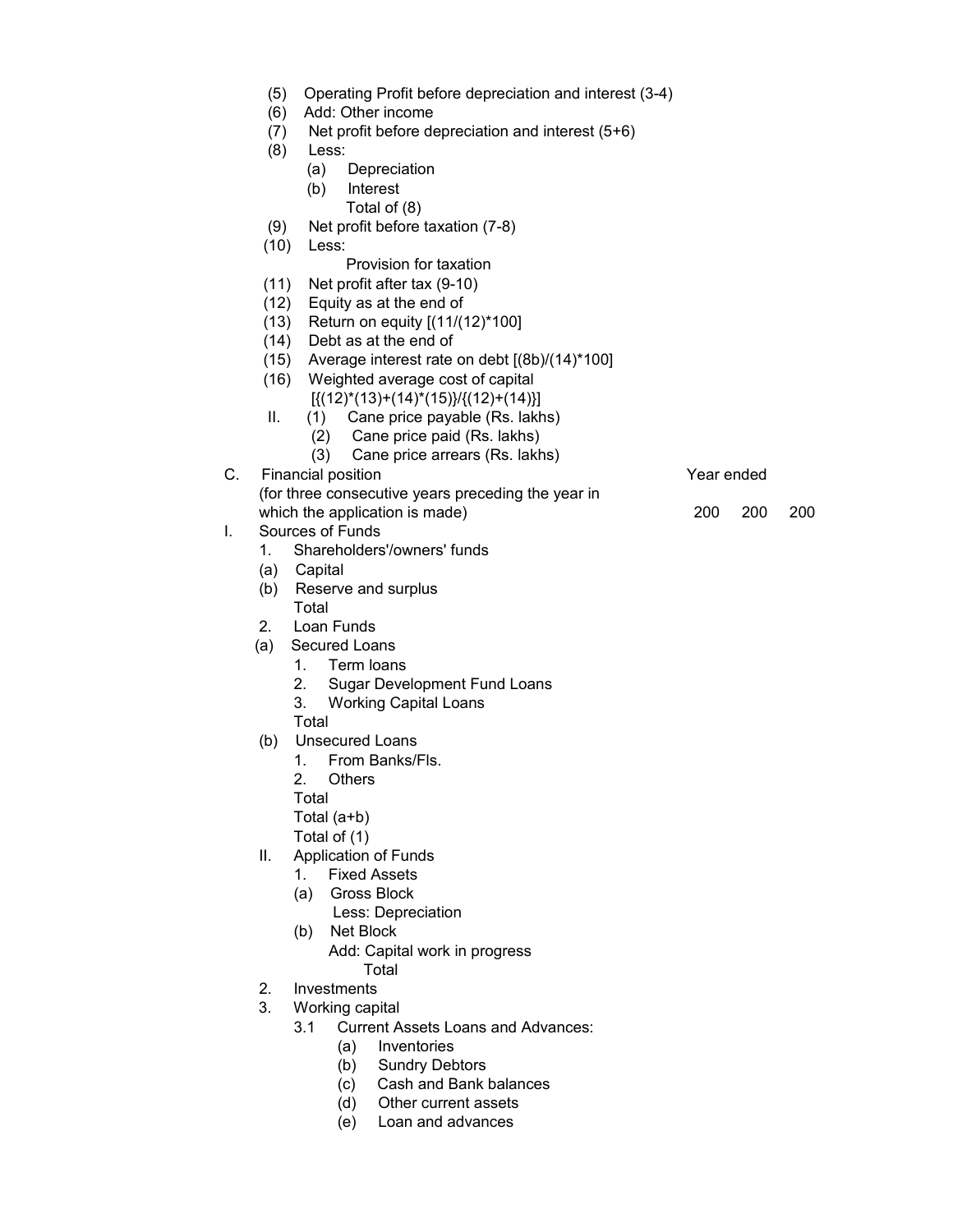Total (a to e)

- 3.2 Current liabilities and provision
	- (a) Current liabilities
	- (b) Provisions
		- Total (a+b)

Working Capital (3.1 minus 3.2)

Total of (II)

- V1. Management:
	- (a) Board of Directors
	- (b) Executive set-up
- VII. A. (1) Brief description of the proposed project and how the project is expected to improve the operations/viability of the sugar factory (enclose a copy of the project report)
	- (2) Proposed ethanol manufacturing capacity (`000 litres)
	- (3) Project implementation period (months)
- B. Financial Details as appraised (Rs. lakhs)
	- (1) Capital cost of project
	- (2) Sources of financing
		- Equity.—
			- (a) Promoters' contribution Debt:
			- (a) Sugar Development Fund Loan
		- (b) Term loan
	- Total Investment
- C. Project viability details:
	- (1) Average return on Equity (%)
	- (2) Average interest rate on debt (%)
	- (3) Weighted average cost of capital (%)
	- (4) Average Debt Service Coverage Ratio
	- (5) Pay back period (years)
	- (6) Net Present Value (Rs. `000)
	- (7) Internal Rate of Return (IRR) (%)
- VIII. Whether the project has been approved by an All India Financial Institution/Scheduled Bank for assistance under its relevant scheme (name of the scheme and pattern of funding of the scheme):
	- (a) If so enclose a certified true copy of the "Letter of Intent" issued by the Lead Institution
	- (b) List out any condition(s) of material nature stipulated by the Lead Institution including rate of interest repayment period and security
- IX. Please furnish the project profitability and cash flow statement in the proforma at Annexure to Form VII.

| Place: |  |                     | Signature               |  |  |  |
|--------|--|---------------------|-------------------------|--|--|--|
|        |  | Name                |                         |  |  |  |
| Date:  |  | Designation         |                         |  |  |  |
|        |  |                     | Name and Address of the |  |  |  |
| Sugar  |  |                     |                         |  |  |  |
|        |  | Factory (Occupier). |                         |  |  |  |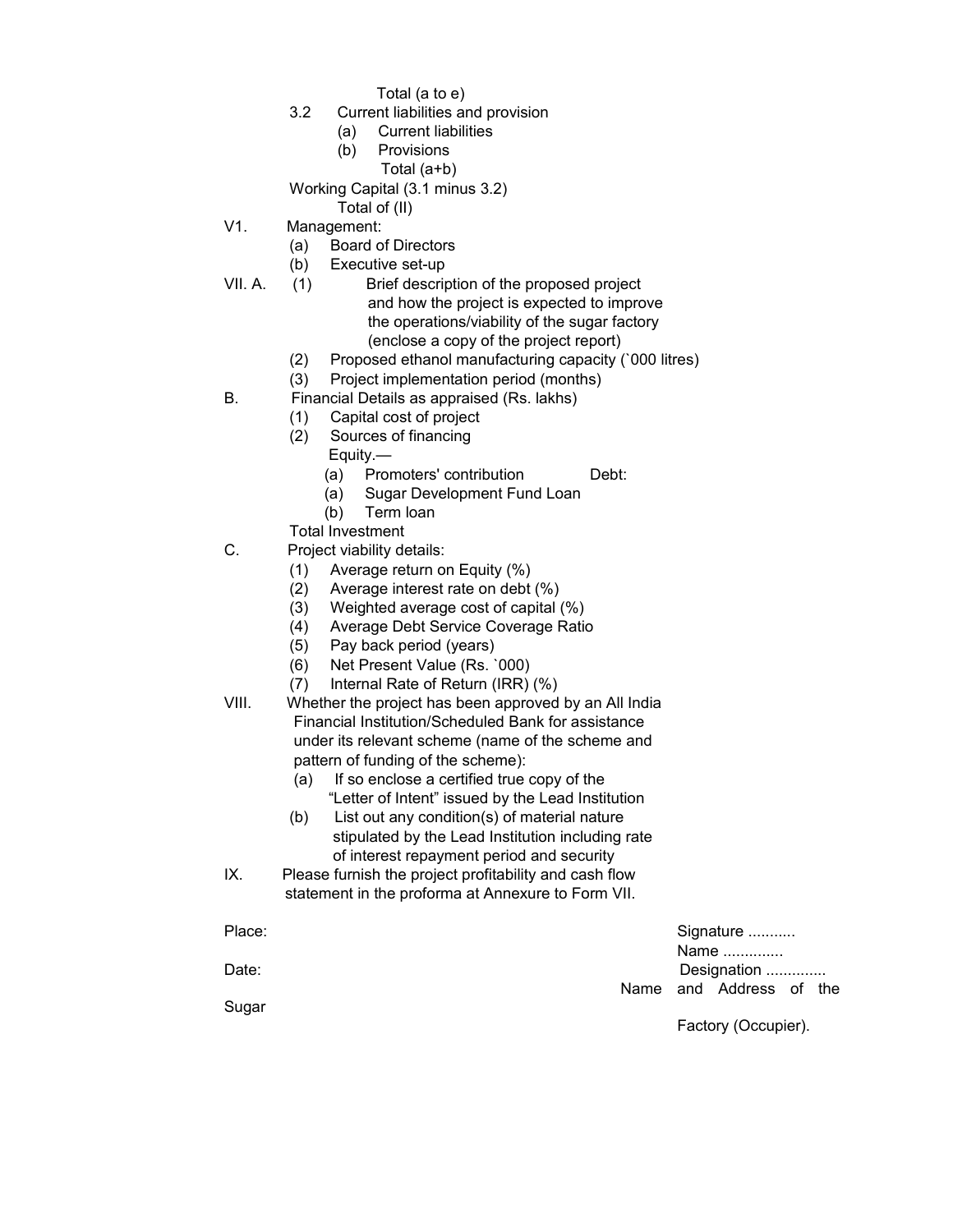# FORM VII

## ANNEXURE Project profitability and cash flow statement (for the year of investment and subsequent 10 years)

Year ended 200 200 200 (Rs. in lakhs)

Capacity Utilisation (%)

# 1. Profitability

- (1) Sales net of Excise Duty
- (2) Less:
	- Direct Production Expenses
- (3) Gross Profit (1-2)
- (4) Less:
	- (a) Manufacturing Expenses
	- (b) Administrative Expenses
	- (c) Selling and Distribution Expenses Total of (4)
- (5) Operating profit before depreciation and interest (3-4)
- (6) Add: other income
- (7) Net profit before depreciation and interest (5+6)
- (8) Less:
	- (a) Depreciation
	- (b) Interest
		- Total of (8)
- (9) Net profit before taxation (7-8)
- (10) Less:
	- Provision for taxation
- (11) Net profit after tax (9-10)
- (12) Equity as at the end of
- (13) Return on equity [(11)/(12)\*100]
- (14) Debt as at the end of
- (15) Average interest rate on debt [(8b)/(14)\*100]
- (16) Weighted average cost of capital
	- $[{(12)^*(13)+(14)^*(15)}]/[{(12)+(14)}]$
- II. Cash flows
	- 1. Net profit after tax (see item I(11))
	- 2. Add: Items debited to profit and loss account
		- (a) Depreciation
		- (b) Interest expenses
		- (c) Income-tax provisions
		- (d) Other non-cash debits Total of (2)
	- 3. Total (1+2)
	- 4. Less: Items credited to profit and loss account
		- (a) Interest income
		- (b) dividend income
		- (c) Other credits (to specify)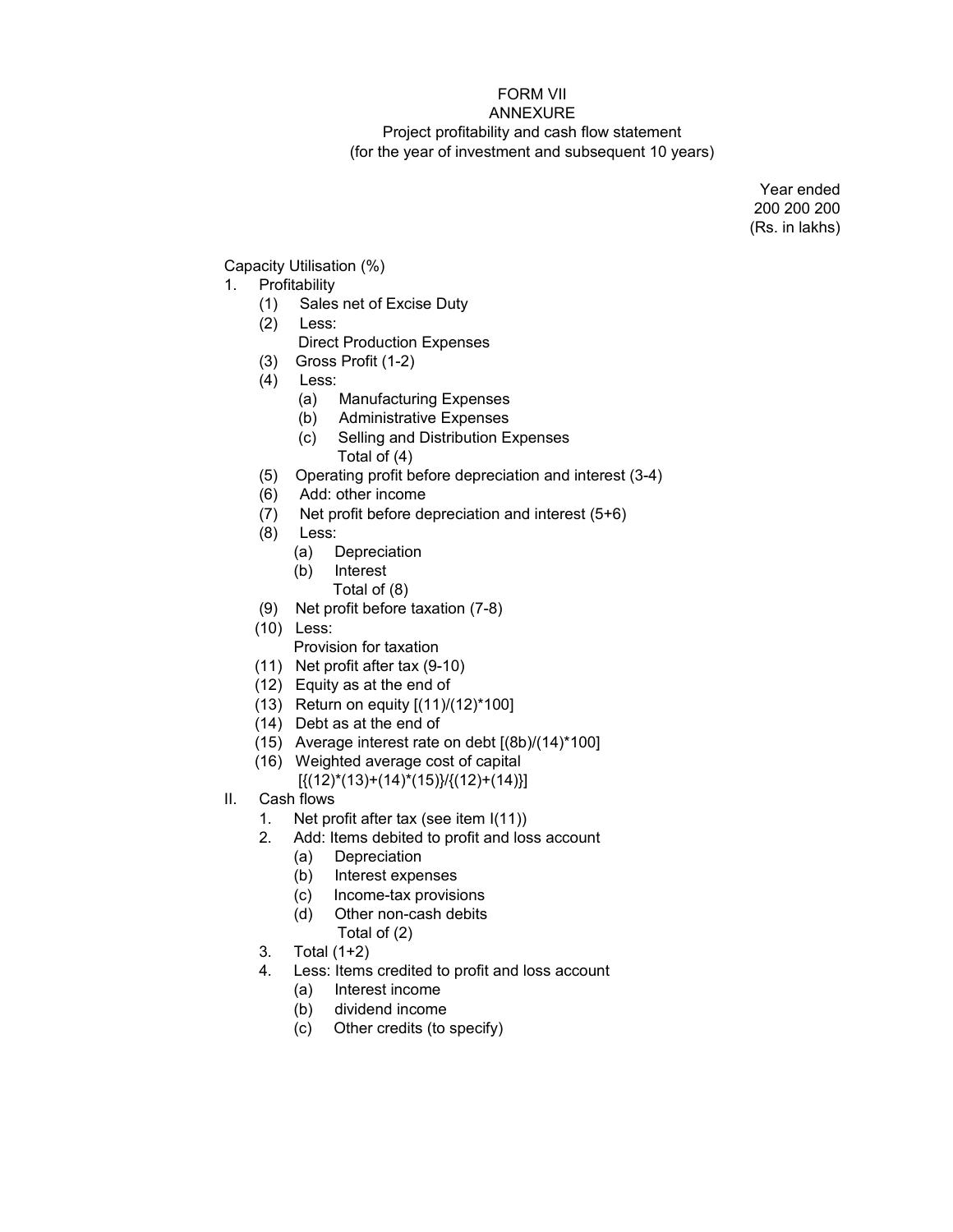- Total of (4)
- 5. Total (3-4)
- 6. Less:
	- (a) Interest paid
	- (b) Income-tax paid
	- (c) Dividends paid
		- Total of (6)
- 7. Total (5-6)
- 8. Add: revenue receipts and actually received
	- (a) Interest
	- (b) Dividend
	- (c) Other receipts (to specify)
	- Total of (8)
- 9. Total (7+8)
- 10. Working Capital Changes
	- (i) Add:
		- (a) Decrease in sundry debtors/receivables
		- (b) Decrease in inventories
		- (c) Increase in sundry creditors/payables Total of (i)
	- (ii) Less:
		- (a) Increase in sundry debtors/receivables
		- (b) Increase in inventories
		- (c) Decrease in sundry creditors/payables Total of (ii)
			- Total of item 10[(i)-(ii)]
- 11. Cash flow from operations (9+10)
- 12. Capital Items:
- (i) Add:
	- (a) Issue of share Capital
	- (b) Issue of Debentures
	- (c) Long term loans
	- (d) Sale of Assets
		- Total of (i)
- (ii) Less:
	- (e) Investment in Project
	- (f) Redemption of Capital
	- (g) Redemption of Debentures
	- (h) Repayment of long-term loans Total of (ii) Total of Item 12[(i)-(ii)]
- 13. Total cash flow (11+12)
- 14. Debt Service Coverage [(11)/{2b+12h/(i-Tax rate)}]
- 15. Payback period (years)
- 16. Net Present Value (discount rate at I(16) above)
- 17. Internal Rate of Return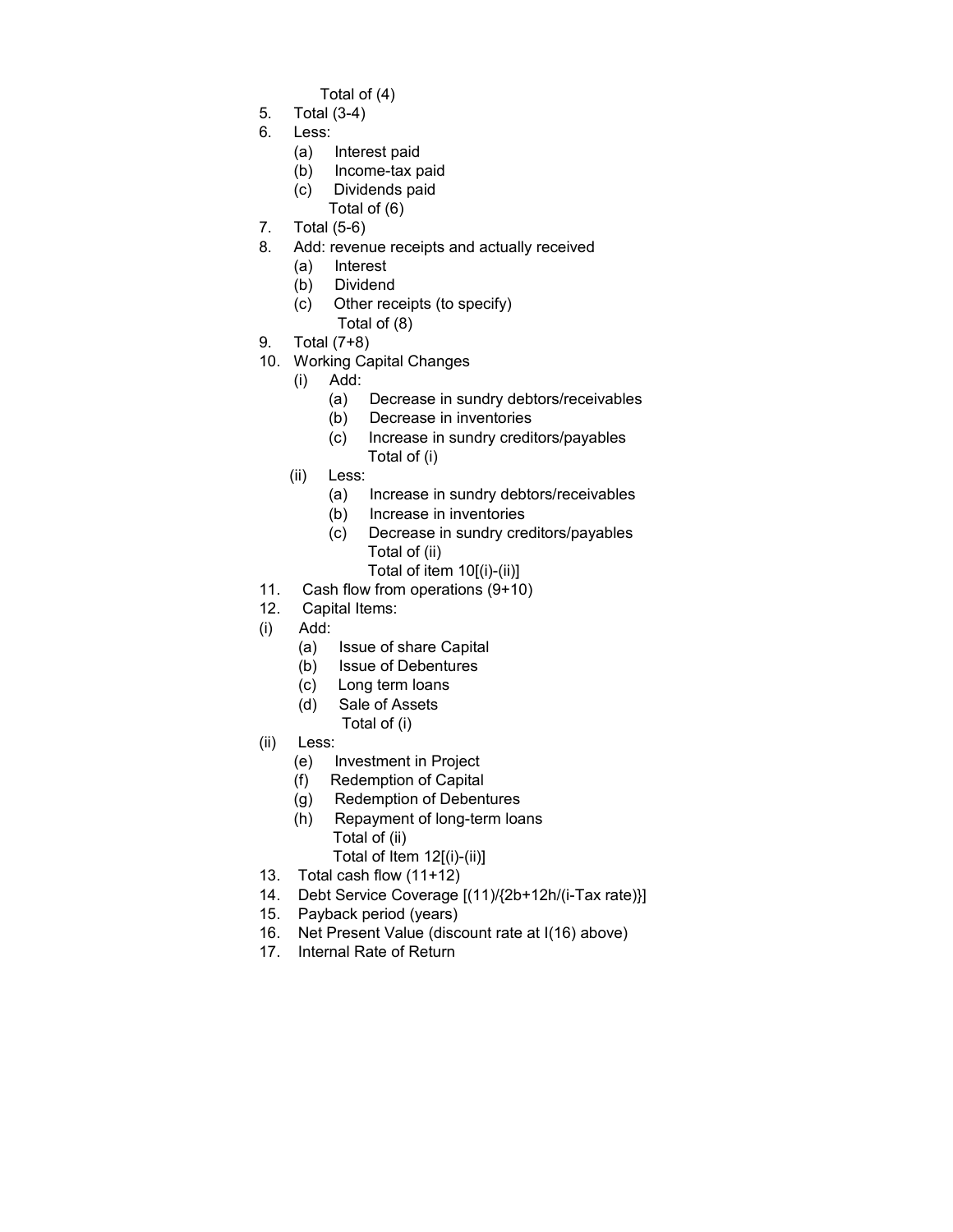## FORM VIII

Application of Financial Assistance from Sugar Development Fund towards Promoters' Contribution for Financing Bagasse based Co-Generation Power Projects/Scheme

- I. Name of applicant:
- II. Address:
	- (i) Registered Office
	- (ii) Location of the factory
- III. Constitution (whether Co-operative Society Private/Public Limited Company Joint Sector/ Public Sector Company):
- IV. Date of Incorporation/Registration:
- V. Existing Activity/Past Performance:
	- (i) Briefly state the present activities;
	- (ii) Performance during the last 3 years
	- A. Salient production and operating results Year ended (for three consecutive years preceding the year Year ended in which the application is made) 200 200 200
	- (1) Licensed crushing capacity (Tonnes Crushed per day)
	- (2) Installed crushing capacity (Tonnes Crushed per day)
	- (3) Area under sugarcane (acres)
	- (4) Average Yield (tonnes/acres)
	- (5) Total production of sugarcane in the area (lakh tonnes)
	- (6) Duration of the season net of stoppage (days)
	- (iii) Total cane crushed (lakh tonnes)

Note: (i) In case the performance has not been upto the accepted norms and if there has been wide fluctuation in the performance please state the reasons in brief

(ii) Please furnish installed capacity production and efficiency

figures in respect of other activities if any such as distillery paper unit etc.

 (iii) Installed capacity production and efficiency details for existing power cogeneration plant if any

(iv) Details of Sugar Development Fund and Levy Sugar Price

Equalisation Fund dues outstanding on the date of application

B. Working results:  $\blacksquare$ (for three consecutive years preceding the year 200 200 200 in which the application is made)

- I. (1) Sales net of Excise Duty
	- (i) Sugar
	- (ii) Alcohol
	- (iii) Any other product
		- Total of (1)
	- (2) Less:

Direct Production Expenses

- (3) Gross Profit (1-2)
- (4) Less:
	- (a) Manufacturing Expenses
	- (b) Administrative Expenses
	- (c) Selling and Distribution Expenses
		- Total of (4)
- (5) Operating profit before depreciation and interest (3-4)
- (6) Add: other income
- (7) Net profit before depreciation and interest (5+6)
- (8) Less: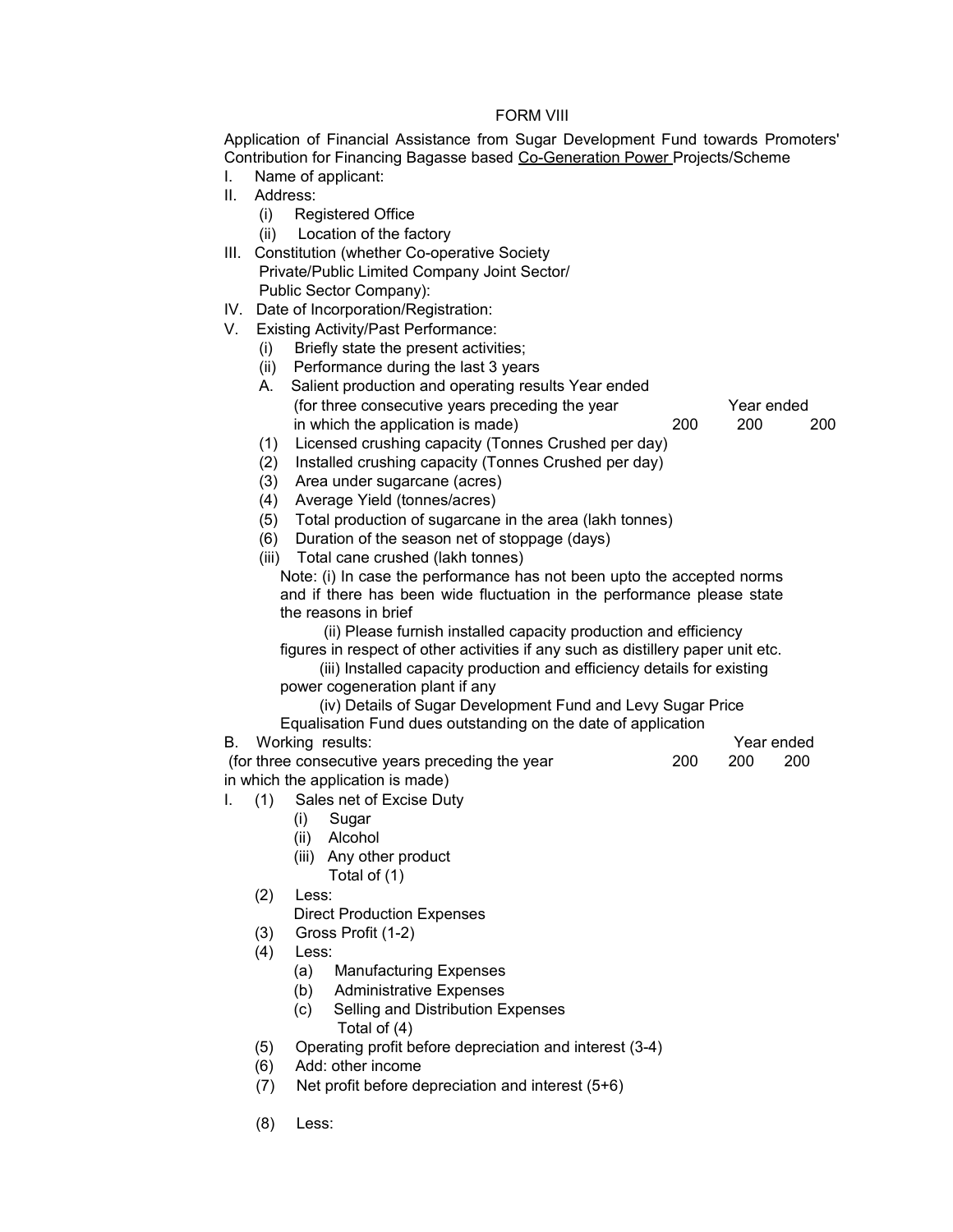- (a) Depreciation
- (b) Interest Total of (8)
- (9) Net profit before taxation (7-8)
- (10) Less:
	- Provision for taxation
- (11) Net profit after tax (9-10)
- (12) Equity as at the end of
- (13) Return on equity [(11)/(12)\*100]
- (14) Debt as at the end of
- (15) Average interest rate on debt [(8b)/(14)\*100]
- (16) Weighted average cost of capital
- $[{(12)^*(13)+(14)^*(15)}/(12)+(14)]$
- II. (1) Cane price payable (Rs. lakhs)
	- (2) Cane price paid (Rs. lakhs)
	- (3) Cane price arrears (Rs. lakhs)
	- **C.** Financial position **C.** Year ended

- (for three consecutive years preceding the Year 200 200 200 in which the application is made)
- I. Sources of Fund
	- 1. Shareholders/owners funds
		- (c) Capital
		- (d) Reserves and Surplus
		- Total
	- 2. Loan Funds:
		- (a) Secured Loans
			- 1. Term loans
			- 2. Sugar Development Fund Loans
	- 3. Working Capital loans
		- Total
		- (b) Unsecured loans
			- 1. From Scheduled Bank(s)/Financial Institutions
			- 2. Others
				- Total
				- Total (a+b)
				- Total of (I)
- II. Application of Funds
	- 1. Fixed Assets
		- (a) Gross Block
			- Less: Depreciation
		- (b) Net Block
			- Add: Capital Work in Progress Total
		- 2. Investments
		- 3. Working Capital
			- 3.1 Current Assets Loans and Advances
				- (a) Inventories
				- (b) Sundry Debtors
				- (c) Cash and Bank balances
				- (d) Other current assets
				- (e) Loan and Advances
					- Total (a to e)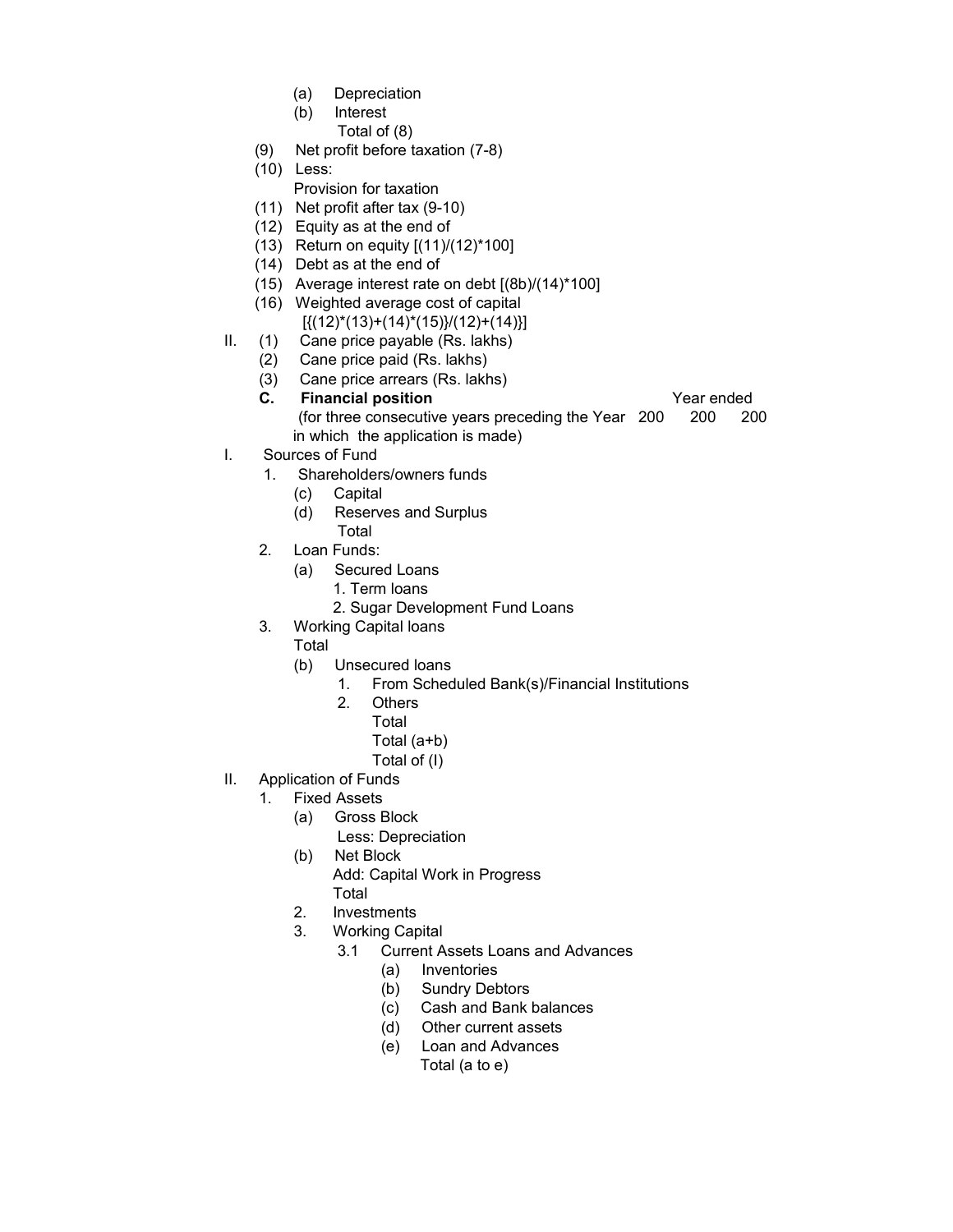- 3.2 Current Liabilities and Provision
	- (a) Current Liabilities
	- (b) Provisions Total (a+b) Working Capital (3.1 minus 3.2) Total of (II)
- VI. Management:
	- (a) Board of Directors
	- (b) Executive set up
- VII.A.(1) Brief description of the proposed project and how the project is expected to improve the operations/viability of the concern (enclose a copy of the project report)
	- (2) Proposed power plant capacity (Megawatts)
	- (3) Project implementation period (months)
	- (4) Project features (proposed)
		- (a) No. of days of plant operation
		- (b) No. of boilers to be installed
		- (c) Capacity of the Boiler
		- (d) Boiler of Outlet Steam Parameters
		- (e) Fuels used for the boiler
		- (f) No. of turbogenerators to be installed
		- (g) Turbogenerator type and capacity
		- (h) Gross power generation (Megawatts)
		- (i) Power plant in-house power consumption (Megawatts)
		- (j) Power supplied to sugar plant (megawatts) (during off season and season)
		- (k) Marketable power surplus (Megawatts)
		- (l) Transmission losses (%)
		- (m) Annual energy sales (kilowatt hour)
		- (n) Cost of begasse at site (Rs./Metric tonnes)
		- (o) Cost of power (Rs./Megawatts)
		- (p) Plant load factor
		- (q) Bagasse requirement for the boiler (Metric tonnes)
		- (r) Annual requirement of bagasse (Metric tonnes)
		- (s) Quantity of bagasse generated by sugar factory) (Metric tonnes/year)
- B. Financial Details as appraised (Rs. lakh)
	- (1) Capital cost of project
	- (2) Sources of financing
		- Equity.—
		- (b) Promoters' contribution
	- Debt.—
		- (c) Sugar Development Fund Loan
		- (d) Term loan

Total Investment

- C. Project viability details
	- (8) Average return on Equity\*(%)
	- (9) Average interest rate on debt\*(%)
	- (10) Weighted average cost of capital\*(%)
	- (11) Average Debt Service Coverage Ratio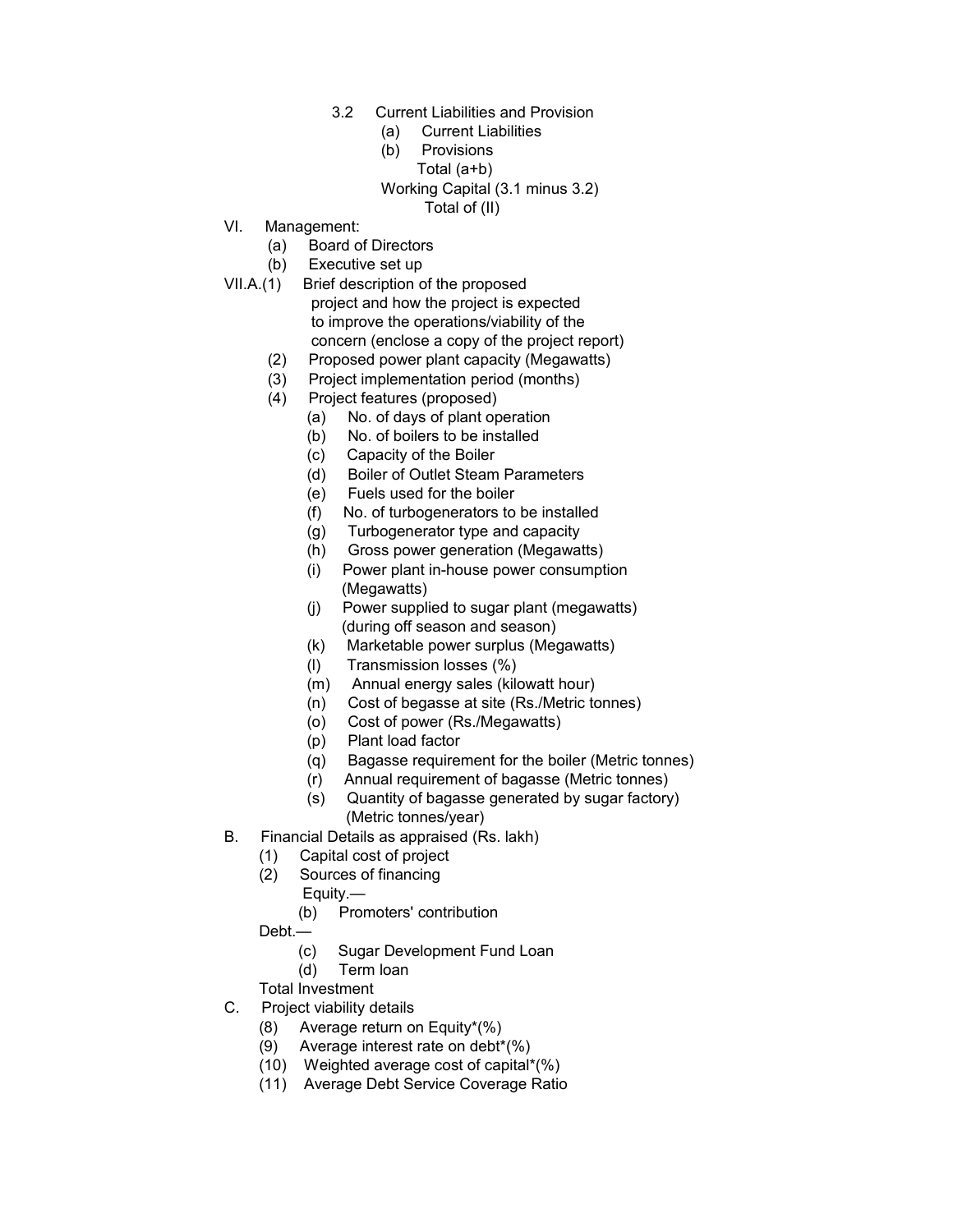- (12) Pay back period (years)
- (13) Net Present Value (Rs. `000)
- (14) Internal Rate of Return (IRR)(%)

\*Simple ten year average of the corresponding entry in Annexure to Form VIII.

VIII. Whether the project has been approved by an

 All India Financial Institution/Scheduled Bank for assistance under its relevant scheme (name of the scheme and pattern of funding of the scheme)

- (c) If so enclose a certified true copy of the "Letter of Intent" issued by the Lead Institution
- (d) List out any condition(s) of material nature stipulated by the Lead Institution including rate of interest repayment period and security
- IX. Please furnish the project profitability and cash flow statement in the proforma at Annexure to Form VIII

Place: Signature .............. Name ............

Designation .............. Date: **Name and Address of the Sugar Date:** Name and Address of the Sugar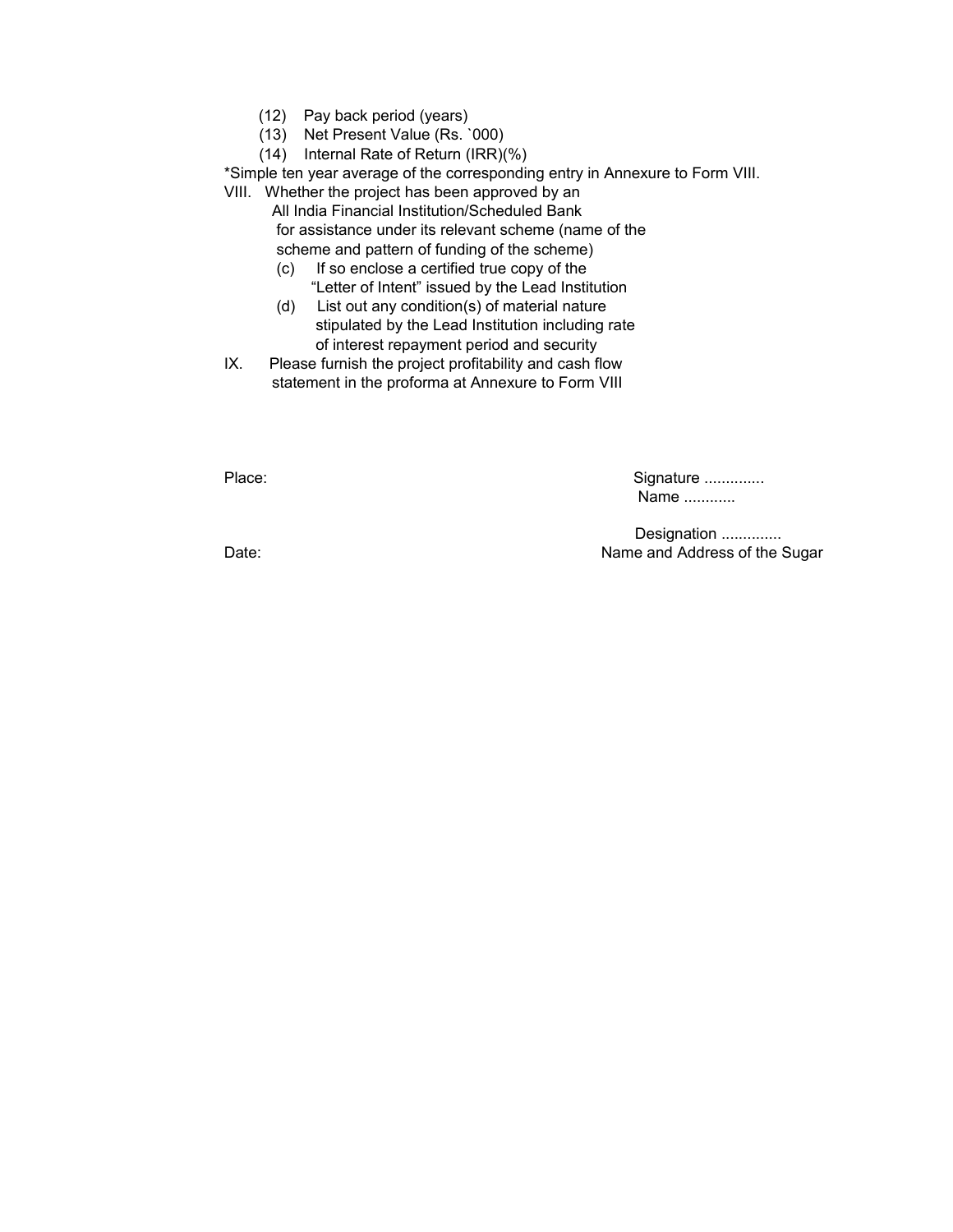## FORM VIII ANNEXURE Project profitability and cash flow statement (for the year of investment and subsequent 10 years of operation)

Year ended

200 200 200 (Rs. lakhs)

Capacity Utilization (%)

- 1. Profitability of the Project
	- (1) Sales net of duties/taxes
	- (2) Less:
		- Direct Production Expenses
	- (3) Gross Profit (1-2)
	- (4) Less:
		- (a) Manufacturing Expenses
		- (b) Administrative Expenses
		- (c) Selling and Distribution Expenses
			- Total of (4)
	- (5) Operating Profit before depreciation and interest (3-4)
	- (6) Add: Other Income
	- (7) Net profit before depreciation and interest (5+6)
	- (8) Less:
		- (a) Depreciation
		- (b) Interest
			- Total of (8)
	- (9) Net Profit before taxation (7-8)
	- (10) Less:
		- Provision for taxation
	- (11) Net Profit after tax (9-10)
	- (12) Equity as at the end of
	- (13) Return on equity [(11)/(12)\*100]
	- (14) Debt as at the end of
	- (15) Average interest rate on debt [(8b)/(14)\*100]
	- (16) Weighted average cost of capital

 $[{(12)}*(13)+(14)*(15)]/[{(12)}+(14)]$ 

- II. Cash flows
	- 1. Net profit after tax (see item I(11))
	- 2. Add: items debited to profit and loss account
		- (e) Depreciation
		- (f) Interest expenses
		- (g) Income-tax provisions
		- (h) Other non-cash debits
			- Total of (2)
	- 3. Total (1+2)
	- 4. Less: Items credited to profit and loss account
- (a) Interest income
- (b) Dividend income
- (c) Other credits (to specify)

Total of (4)

5. Total (3-4)